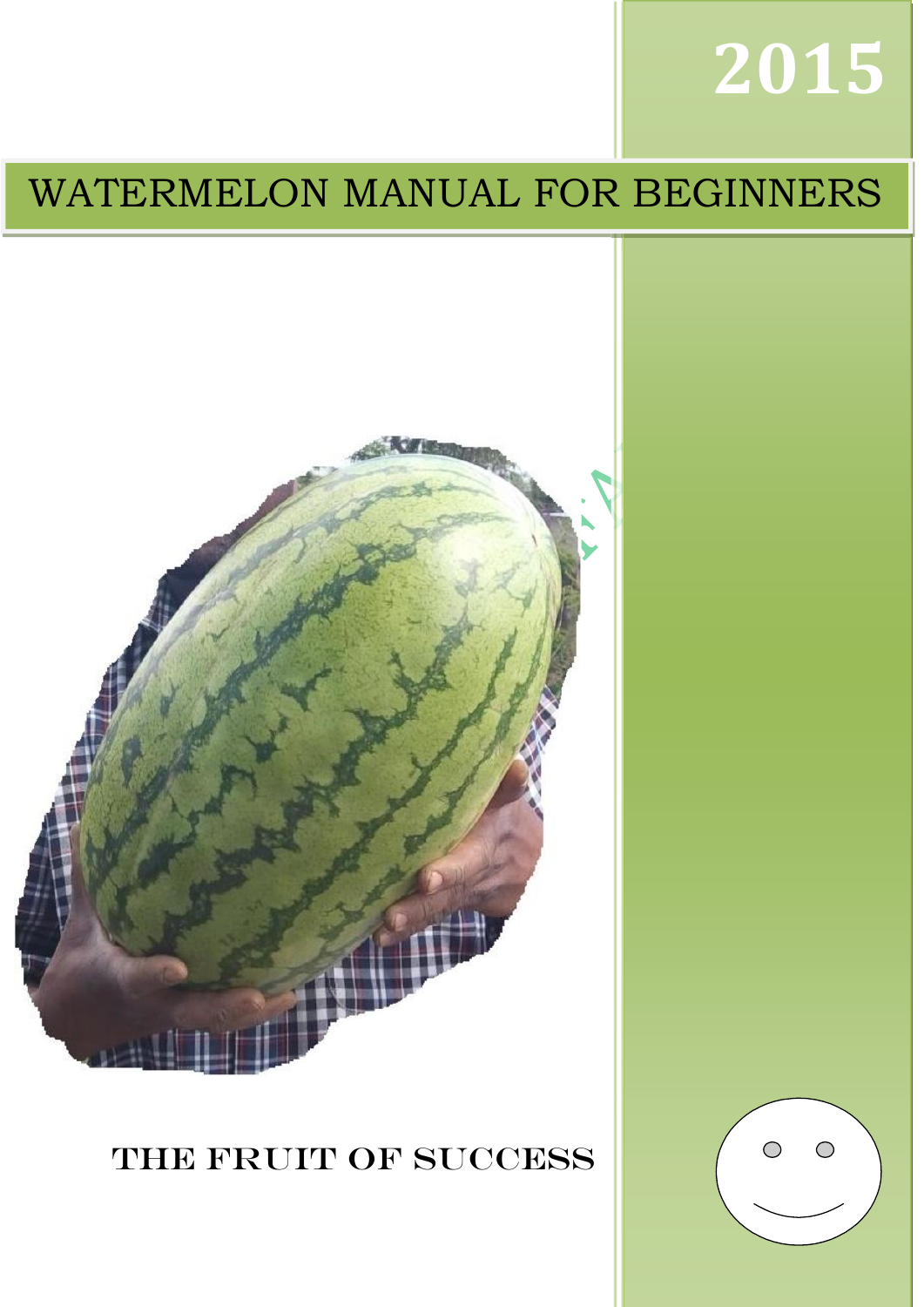#### **Watermelon farming:**

Watermelons are large round fruits that thrive very well in dry lands. Some varieties have seeds while others are seedless. They are a good source of water in the diets of human beings but can also be used for making jams and other preservatives including jell preparation. They are also useful in flavoring summer drinks and smoothies. They are quite nutritious, for instance, one cup serving of watermelon can provide calories, vitamin C, vitamins A, B6, B1 and minerals such as potassium, magnesium, antioxidants among others. They can also be prepared as grilled watermelons as found in the case of watermelon stake which is commonly found in restaurants in certain countries

#### **Climatic Requirements:**

Watermelons require long, warm growing periods. Bright, hot days  $(27 - 35^{\circ}C)$  and warm nights (16-21°C).Cooler temperatures and excessive rainfall slows growth, maturity and can cause growth abnormalities, poor fruit setting and hollow fruit. High humidity at the time of vegetative growth renders the crop susceptible to various fungal diseases.

#### **Soil Requirements:**

Watermelons can be grown on a wide range of soil types, Sandy loam rich in organic matter with good drainage is most ideal. Cultivation in heavy textured soils results in a slower crop development and cracked fruits. Soil should have a pH of 6 to 7. Apply lime if soil pH is too low.

#### **Seed Requirements:**

About 500gms per acre

#### **Preparation of field:**

Plough the field to a fine tilth and form long channels of 2.0 or 3.5 meters apart depending on sowing methods and irrigation method

#### **FURROW IRRIGATION**

**Single Row System:** 2.0 – 2.5 m between rows and 60 cm between plants

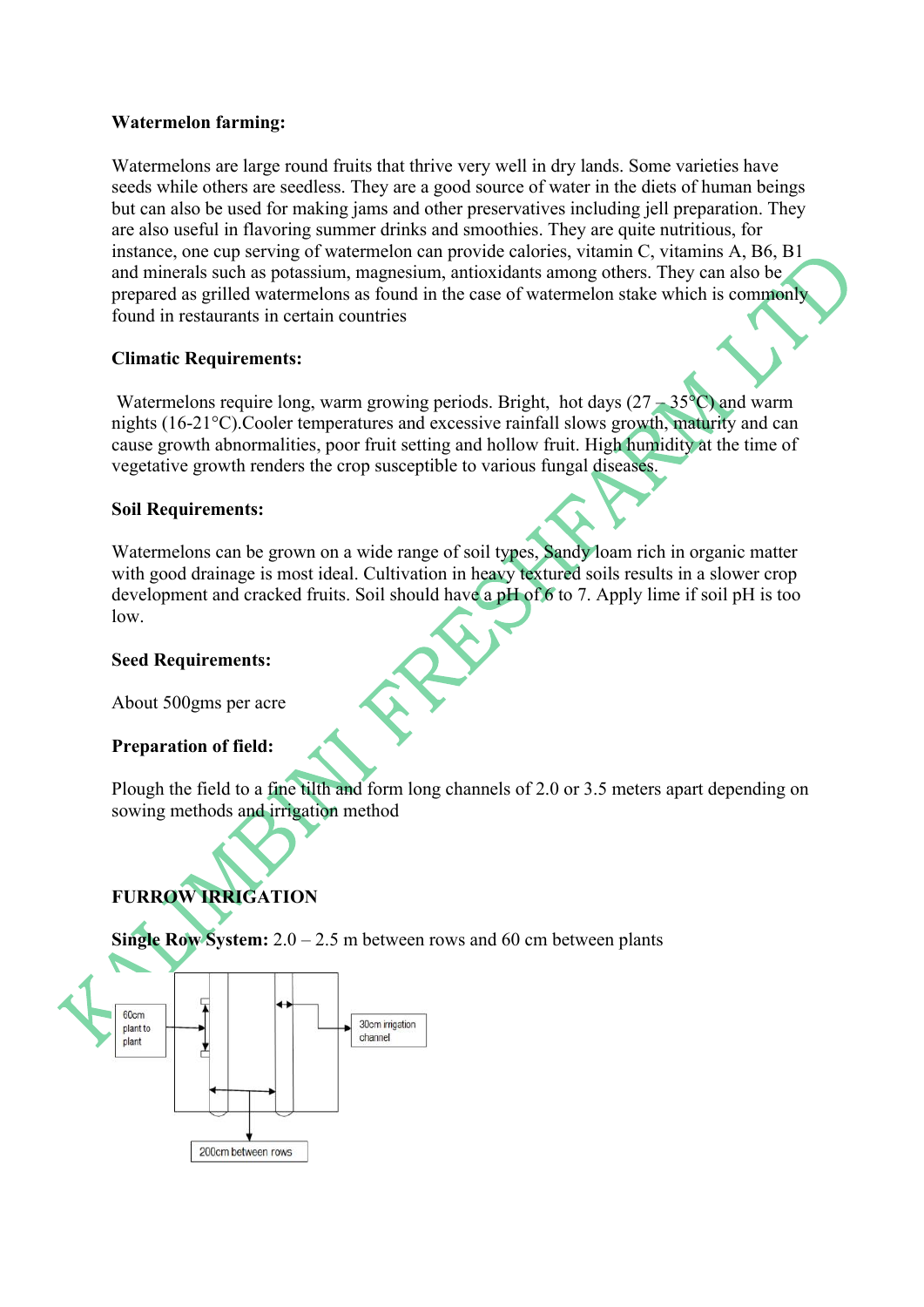

**Double Row System:** 3.5-4.0m between rows and 60cmbetween plants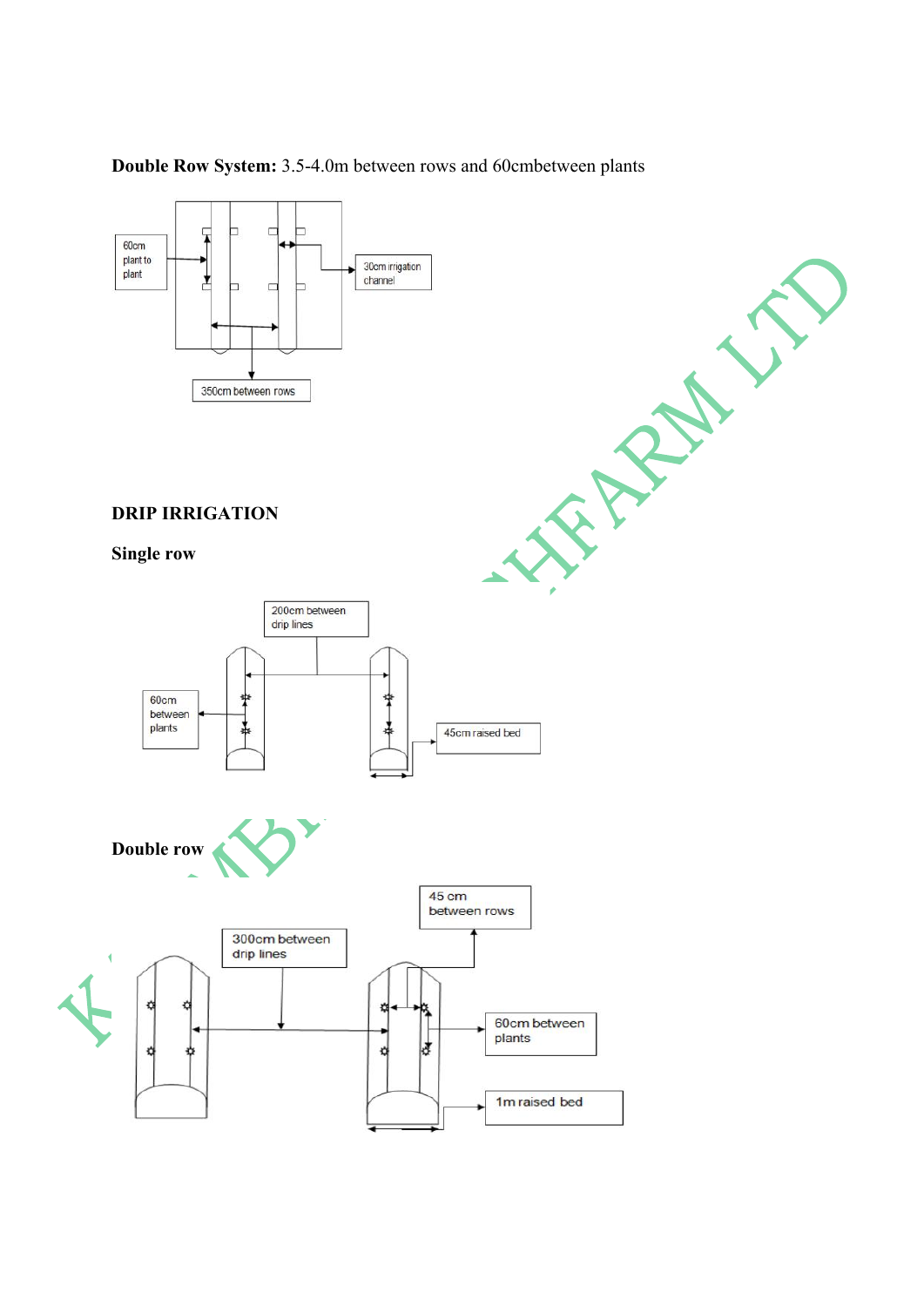#### **RAIN FED**



Dig holes of 45cm wide, 45cm length and 30cm deep. Mix top soil with 2 spade full of manure and fill the hole leaving a space of 15cm.Sow two seeds per hole

#### **Irrigation:**

Irrigate the field before dibbling the seeds and thereafter once a week. Irrigation should be given at regular intervals of time. Irrigation after a long dry spell results in cracking of fruits.

#### **Manures and Fertilizers:**

Apply Farm Yard Manure (FYM) 8 tons/acre before last ploughing

**Basal:** 2 bags of NPK 17:17:17 per acre at the time of planting.

**Top dress:** 2 bags of CAN per acre in 2 splits at 25th and 40th days after planting.

- $\triangleright$  Avoid late applications or excessive nitrogen use in cold weather, as hollow melons may result.
- $\triangleright$  Excessive nitrogen application also favours the development of more male flowers.
- $\triangleright$  Micronutrients Spray (Ca, Bo, and Mg) is recommended depending on soil testing results at Vegetative, Flowering and Fruiting stage.

#### **Note**: Do a soil analysis

#### **Intercultural Operations:**

**Crop Rotation:** Watermelons should be rotated with cereals, legumes at least 2-3 seasons.

**Weeding:** Should be done regularly to keep the field clean. Avoid injuring the plants when weeding.

#### **Pinching:**

In watermelon, apical shoots are pinched when the vines are 1.5 m while allowing the side shoots to grow. This practice gives significantly higher yield. At the initial stages of fruit setting, malformed, diseased and damaged fruits are removed and only 2-3 fruits per vine are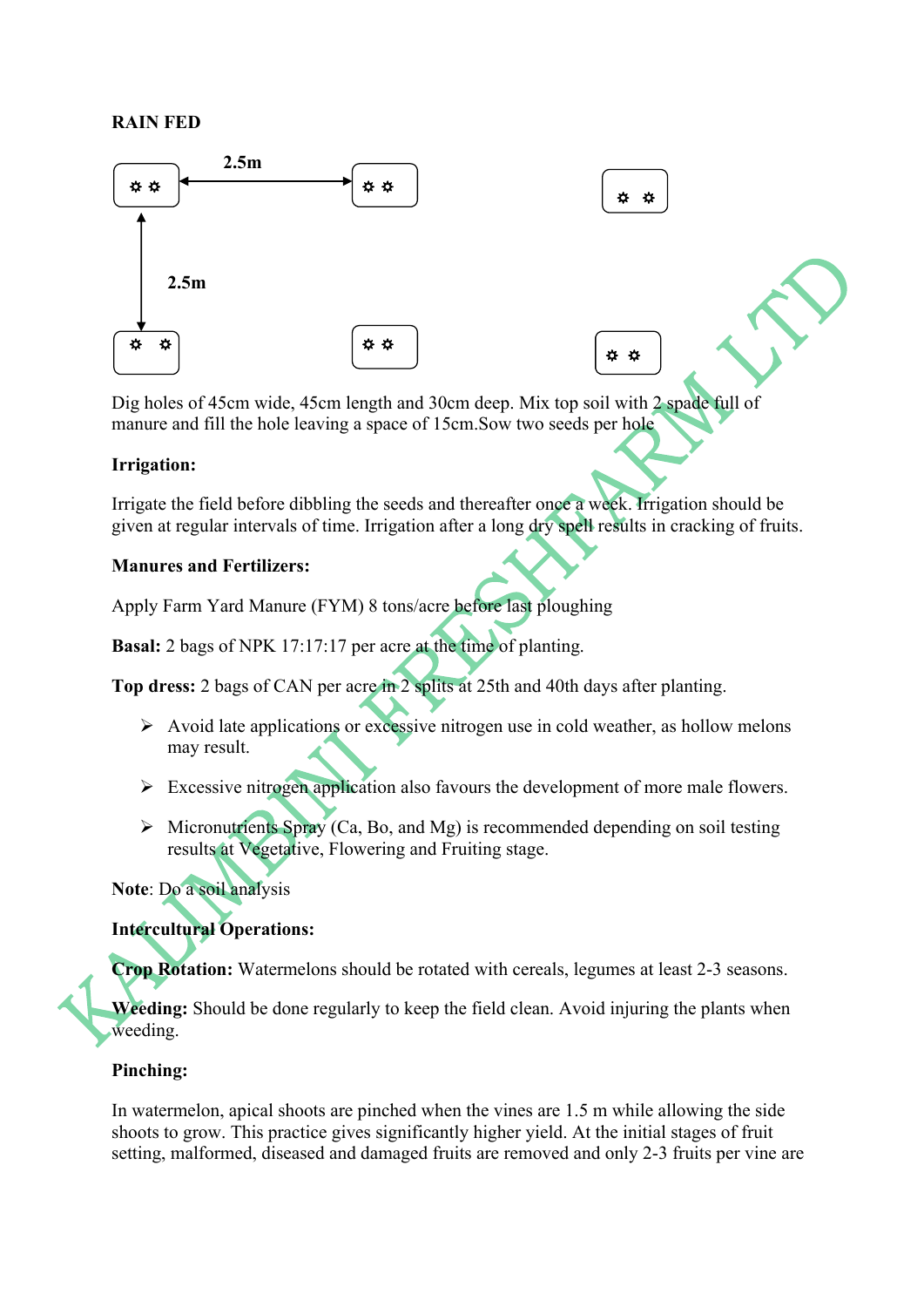retained. This results in increased fruit size and yield. To avoid disease spread, do not prune melons when vines are wet.

#### **Pollination:**

Watermelons require insects (honey bees) for proper pollination and fruit growth. Research has shown that each female flower must be visited, on average seven times by a pollinating insect to ensure proper fruit set. Insufficient pollination results in misshapen melons, which must be culled. Cold, rainy and windy weather reduces bee activity, which can cause poor melon production due to inadequate pollination. Early to midmorning is the best time to monitor bee activity. If numerous bees are not vigorously working watermelon flowers, two bee hives per acre is recommended.

#### **Yield:**

The yield of watermelon varies according to the system of cultivation, season and several other factors. The average fruit yield varies from 25-30 tons per acre.

#### **Common watermelon varieties in Kenya**

- v Sukari F1-Kenya seeds company
- $\triangle$  Asali F1-Royal seeds
- $\div$  Kito F1-Seedco
- v Sweetrose F1-Simlaw seeds
- $\bullet$  Julie F1-Simlaw seeds

#### **DISEASES**

#### **[FUSARIUM](http://kambuae.blogspot.com/2008/04/fusarium-wilt.html) WILT**

Initial symptoms often include a dull, grey green appearance of leaves that precedes a loss of turgor pressure and wilting. Wilting is followed by yellowing of the leaves and finally necrosis. The wilting generally starts with the older leaves and progresses to the younger foliage, Disease can be spread through infected seed or via contaminated water and equipment.

#### **Management**

Plant in well-draining soils and avoid water logging; Crop rotation. Avoid using urea and ammonia based fertilizers, Nitrate is recommended. Soil solarization and fumigation.

#### **DOWNEYMILDEW**

Yellow spots on upper leaf surfaces, grayish, fuzzy growth on undersides of spots. Yellow mottling on leaves; dark brown lesions on leaves; leaves curling inwards; Spread by airborne spores and water splash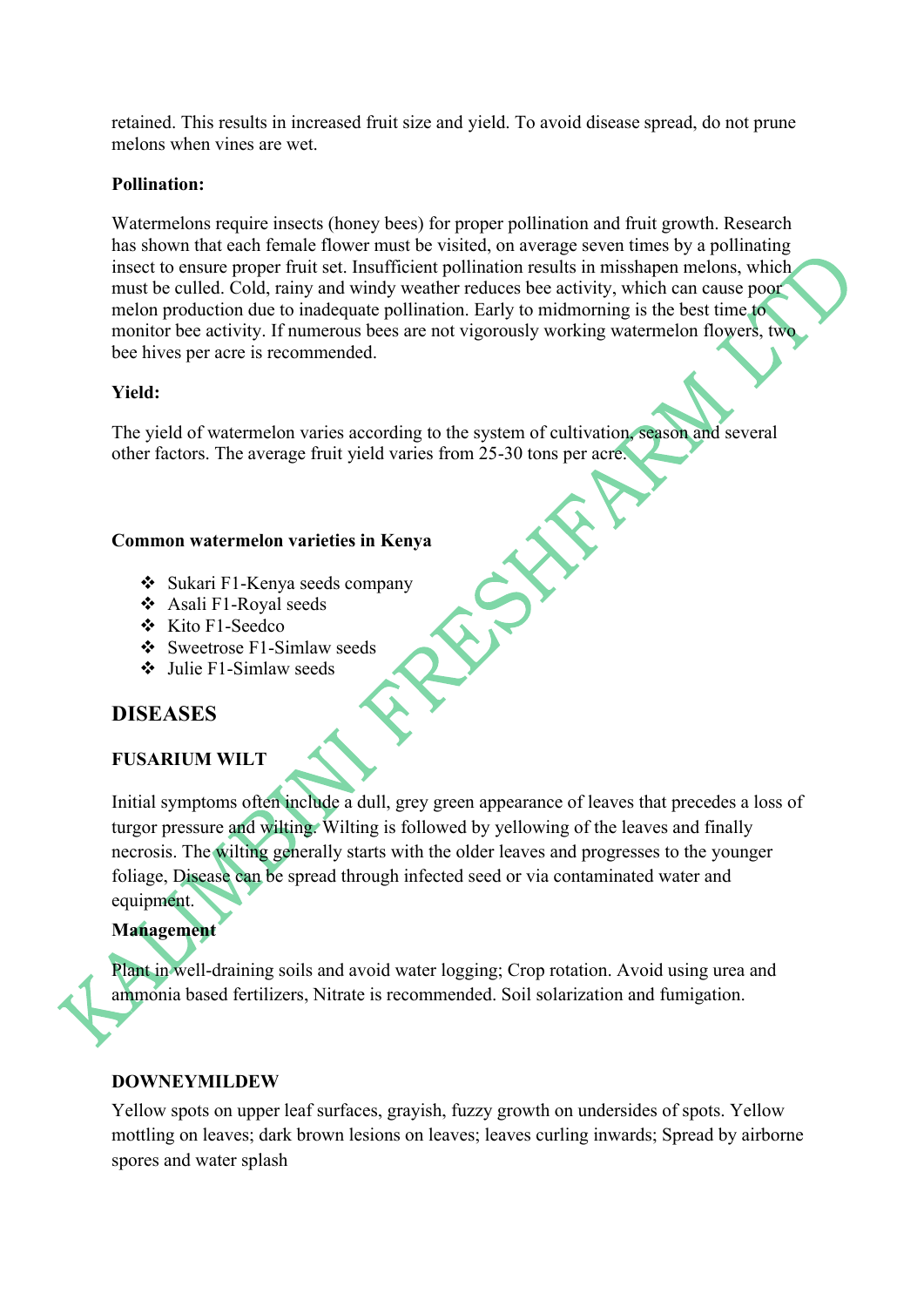#### **Management**

Remove old plant debris. Do not overcrowd plants; avoid overhead irrigation, water plants through furrows. Spray: *Triadimefon, Tebuconazole, Propineb + Cymoxanil, Azoxystobin*

#### **GUMMY STEM BLIGHT**

Round or irregular brown lesions with faint concentric rings on cotyledons; brown or white lesions on crown and stems; soft, circular brown lesions on fruit; lesions on stems and fruit may be oozing an amber coloured sticky substance. Fungus can be spread infected seed, air currents or water splash; Survives on plant debris in soil; Disease emergence is favoured by warm, wet conditions

#### **Management**

Rotate crops every 2-3 years to a non-cucurbit to reduce disease build up in soil.

Spray: *Mancozeb, Copper Oxychloride, Chlorothalanil, Mandipropamid*

#### **POWDERY MILDEW**

White powdery spots on leaves and stems. Spots may enlarge and completely cover leaves. Grayish patches on older leaves. Defoliation may occur. Yields reduced. Disease emergence favoured by dry weather and high relative humidity

#### **Management**

Remove old plant debris. Plant in sites with good air circulation and sun exposure; do not overcrowd plants. Spray: *Triadimefon, Tebuconazole, Propineb + Cymoxanil, Difenoconazole, Azoxystobin*

#### **DAMPING OFF**

Causes young seeds to wilt and die and is common in low temperatures / wet weather Control – Broad spectrum fugicides

#### **ANTHRACNOSE**

Anthracnose infection can occur on stems, leaves, and fruit. Angular, dark brown or black lesions on leaves with yellow border. Elongated lesions with sunken centres on stems and fruits. Symptoms on the fruit appear to have dark lesions with a slimy pinkish spore mass in the centre. Spread by wind and rain

#### **Management**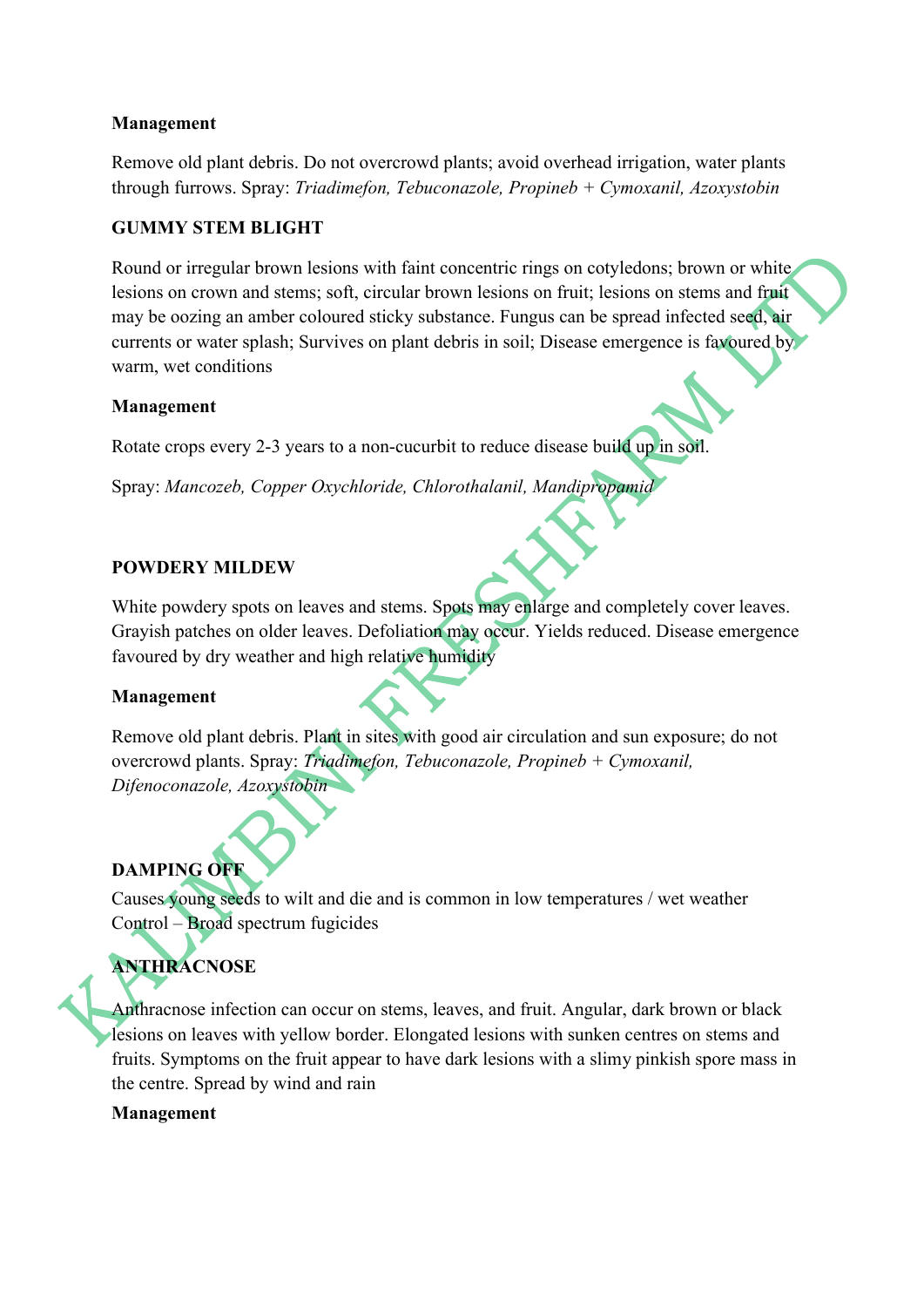Rotate crops with non-cucurbits every 1-2 years to prevent disease build-up; Spray: *Difenoconazole, Azoxystrobin, Tebuconazole, Triadimefon, Propineb+Cymoxanil; Chlorothaloni, Mancozeb*

#### **MOSAIC VIRUS**

Mottled patterns on leaves, stunted plant growth, deformed leaves, mosaic pattern on leaves, leaf and fruit distortion. Transmitted by aphids

#### **Management**

Use reflective mulches to deter aphids; spray: *Deltamethrin, Imidacloprid, Thiamethoxam, Lambdacyhlothrin*

#### **ALTERNARIA LEAF BLIGHT**

The disease defoliates vines , reduces fruit yield, Size and quality. It attacks oldest leaves, show round water soaked lesions

#### **Management**

Chemical control– *Chlorothalonil* Cultural control– Resist varieties, crop rotation, remove or burn crop debris

#### **BACTERIAL FRUIT BLOTCH**

Small water-soaked lesions on top or sides of fruit which enlarge over surface; lesions on fruit may turn reddish or brown and crack. Oval water-soaked areas on fruits. Spread through infected seed or water splash; disease emergence favours wet conditions

#### **Management**

Rotate crops; avoid the use of overhead irrigation.

Spray: *Mancozeb + Copper or tebuconazole + copper*

### **COMMON PESTS**

The most common pest that affects watermelons is the spider mites which thrive in the hot, dry season and the aphids which are common after cool seasons. Others include seed corn maggots, melon worms, cutworms, leaf miners, cabbage loppers and cutworms.

#### **MELON FLY**

This is the major pest of watermelon. The damage by maggots results in rotting of young and ripened fruits or drying and shriveling of fruits before maturity. Maggots of this fly causes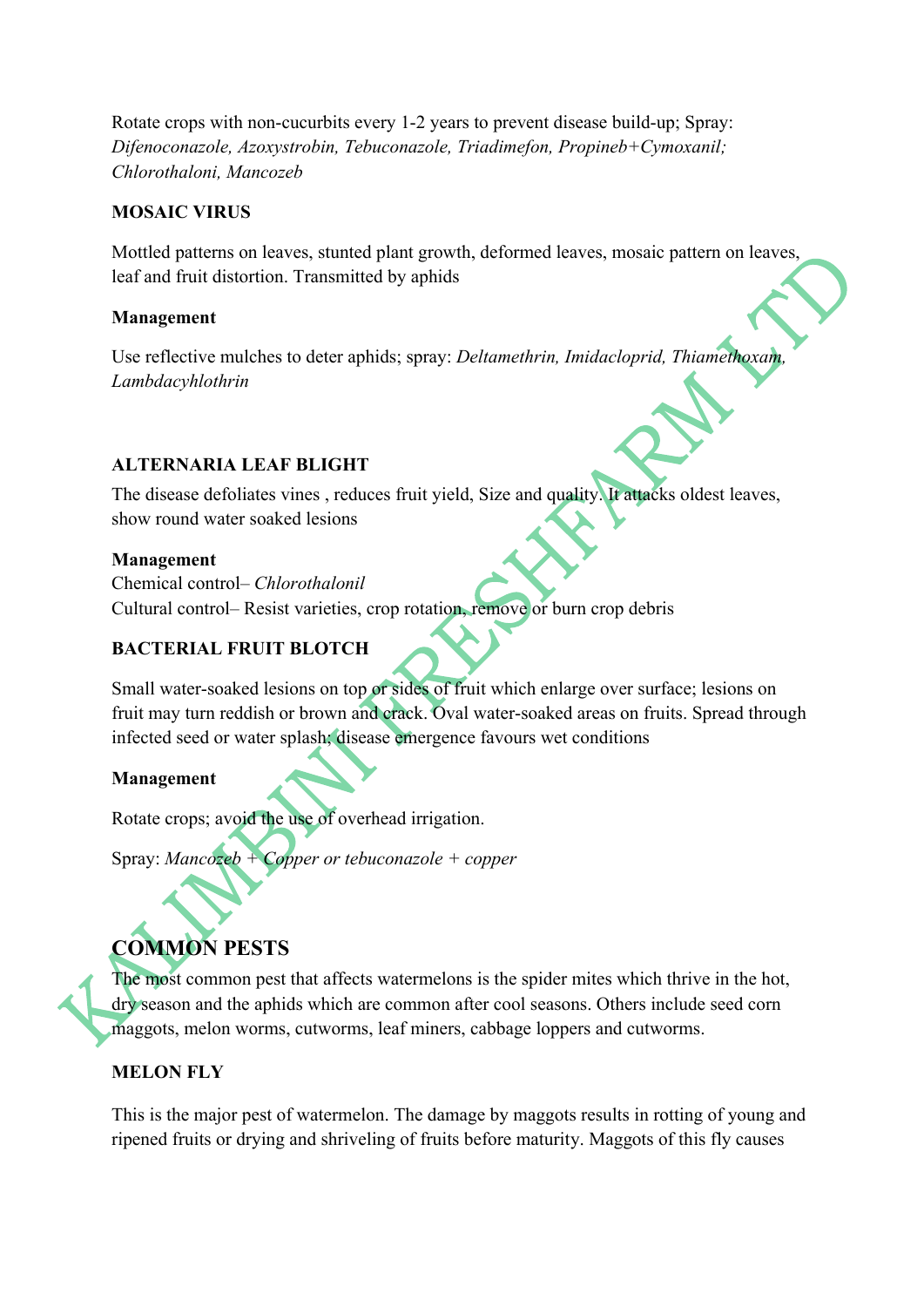severe damage to young developing fruits. Fruit flies are usually a problem as soon as female flower initiation takes place.

#### **Management**

The affected fruits should be regularly pinched off and buried in a pit. Place 3 Para Pheromone traps per acre to attract and trap male fruit flies.

Spray: *Deltamethrin, Lambdacyhlothrin, Alphacypermethrin*

#### **REDSPIDERMITES**

Fine stippling on leaves. Leaf undersides are silver-grey with fine webbing and yellow, orange or red dots. Mites feed on the plant sap and can defoliate vines in a few weeks in hot, dry weather. Defoliated plants tend to yield small, poor quality fruit.

#### **Management**

Cutting and burning of severely infested plant parts reduces further multiplication of mites. Ensure proper ventilation, irrigation and clean cultivation.

Spray: *Profesofos+cypermethrin, Abamectin, Emamectin benzoate*

#### **CUTWORM**

Cutworm larvae feed on young plants at the soil line, often severing the stems. If infection occurs later irregular holes are eaten into the surface of fruits. Larva causing the damage are usually active at night and hide during the day in the soil at the base of the plants

#### **Management**

Proper tillage will help eliminate some species of cutworms that may move off of cover crops.

Spray: *Deltamethrin, Thiamethoxam, Lambda-cyhlothrin*

#### **APHIDS**

Small, soft-bodied insects on underside of leaves and stems. Sticky honey dew or black sooty mold may be present. If aphid infestation is heavy it may cause leaves to yellow and/or distorted, necrotic spots on leaves and/or stunted shoots.

#### **Management**

Spray: *Deltamethrin; Thiamethoxam, Imidacloprid, Lambda-cyhlothrin, Methomyl, Acetamiprid*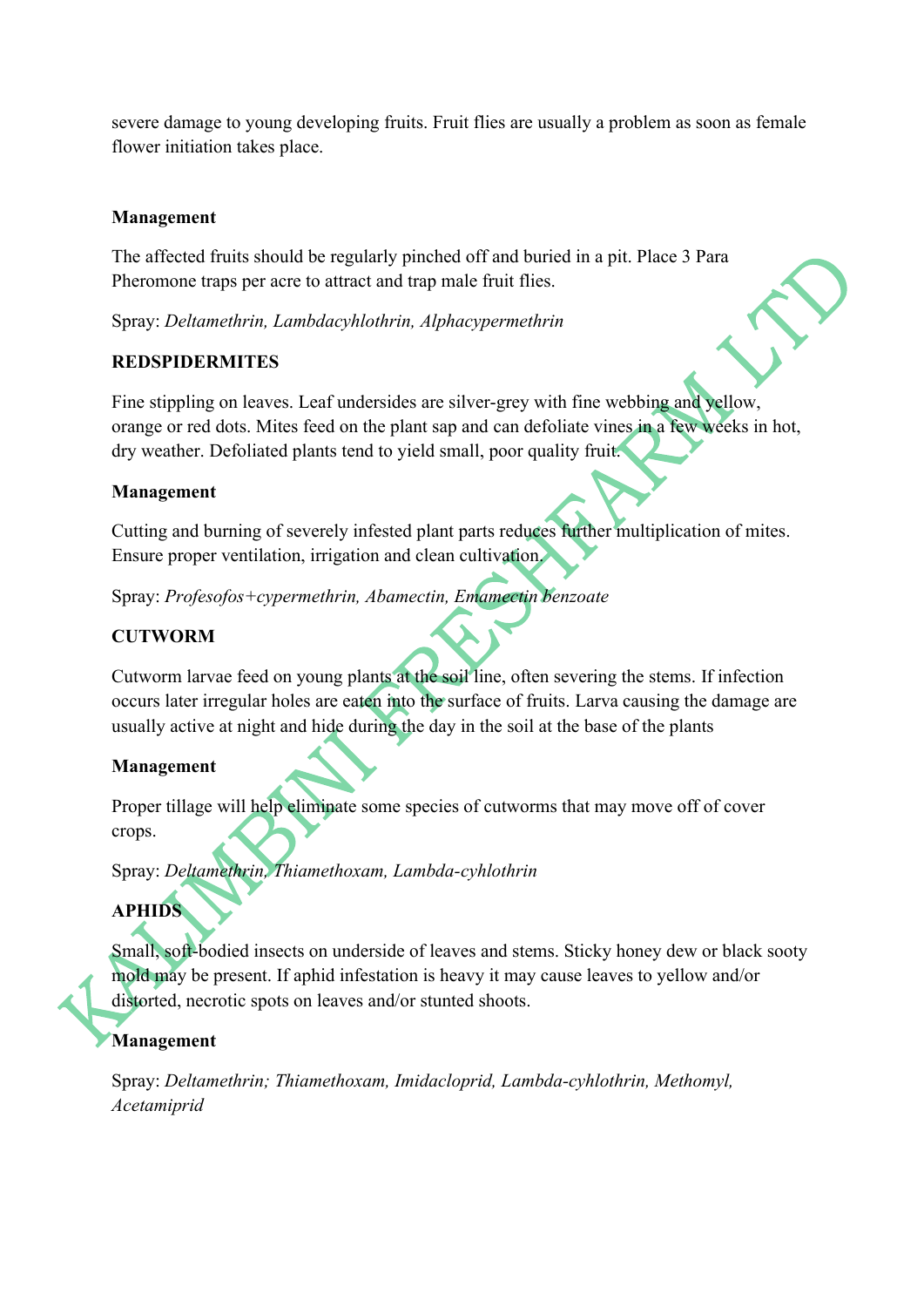#### **THRIPS**

Leaves distorted; leaves are covered in coarse stippling and may appear silvery; leaves speckled with black feces. Transmit viruses such as Tomato spotted wilt virus; once acquired, the insect retains the ability to transmit the virus for the remainder of its life

#### **Management**

Avoid planting next to onions or cereals where very large numbers of thrips can build up; use reflective mulches early in growing season to deter thrips

Spray: *Deltamethrin, Imidacloprid, Lambda-cyhlothrin, Lufenuron, Thiamethoxam, Acetamiprid*

#### **WHITEFLY**

Leaves turn yellow. They suck plant sap and excrete honeydew where moulds grow, which may affect plant growth and vigour. The tobacco whitefly is considered a major pest due to its ability to vector various virus diseases, which cause considerable damage to watermelons.

#### **Management**

Remove infested leaves as quickly as possible. Remove lower infested leaves of plants not totally infested

Spray *Deltamethrin, Thiamethoxam, Imidacloprid, Lambda-cyhlothrin, Acetamiprid*

#### **PHYSIOLOGICAL DISORDERS**

Physiological disorders are caused by non-pathogenic agents that affect fruit quality. Usually, aesthetic quality is degraded. The cause can be either one or a combination of environmental, genetic or nutritional factors.

#### **BOTTLE NECKS**

#### **Symptoms and causes**

Constricted growth at the stem end of the fruit, especially in elongated watermelons. Bottle necks or otherwise mis-shaped fruit can be caused by poor pollination & fluctuations in watering (Moisture Stress). Low temperatures can also cause mis-shapen fruits.

#### **Management**

Place two bee hives per acre to increase honey bee activity. Avoid spraying chemicals in morning hours during flowering period to encourage honeybee pollination. Proper irrigation at regular intervals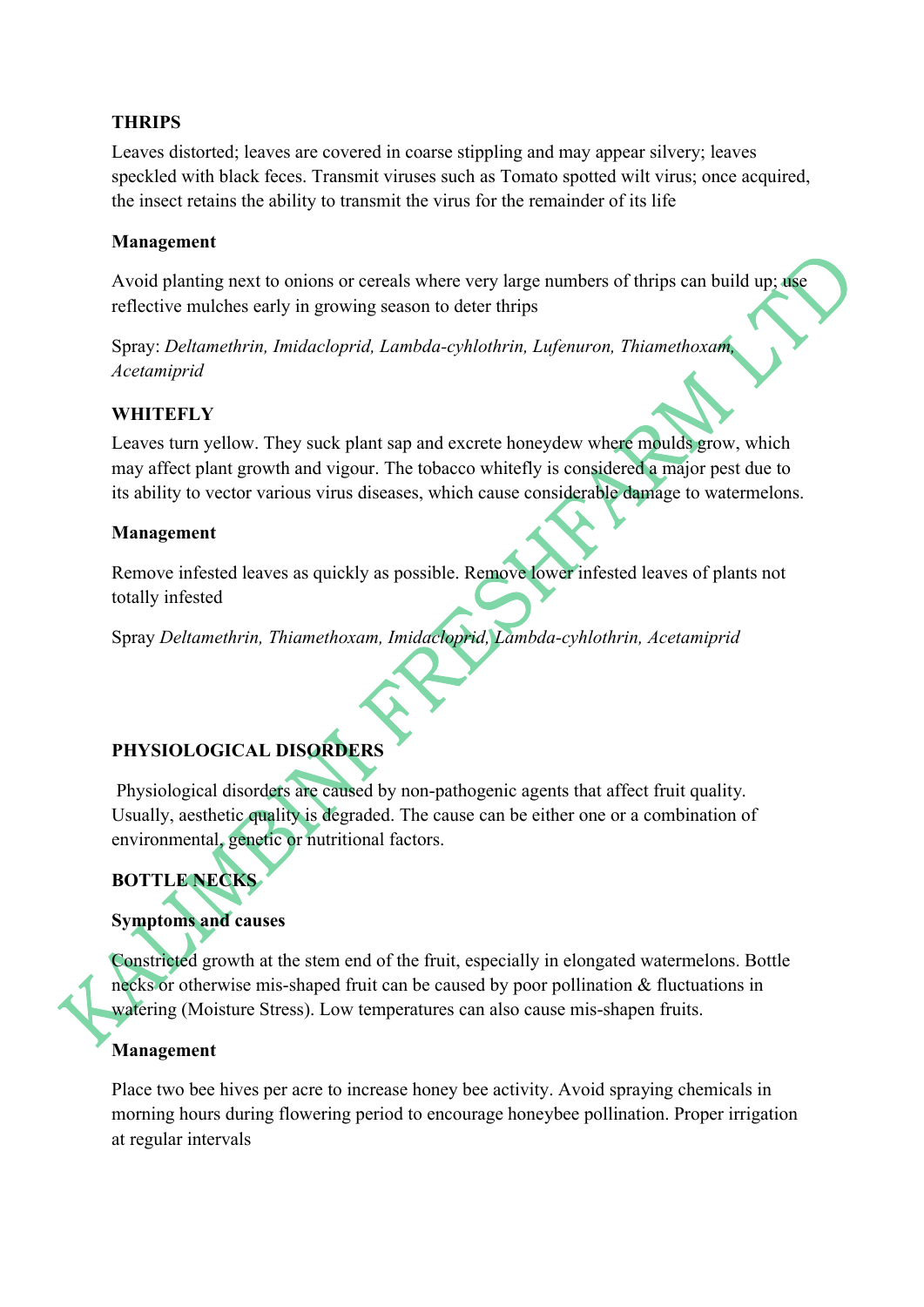#### **BLOSSOM ENDROT**

Symptoms first appear as small, light brown spots at the blossom end of immature fruit. As affected melons grows, spot can enlarge rapidly to form dark water soaked, sunken, leathery lesions. This is caused by calcium deficiency or moisture stress or both. Excessive nitrogen fertilizer also can contribute BER by promoting vigorous vine growth and depleting available calcium in the soil.

#### **Management**

Proper soil pH (6.0 -7.0), apply lime if soil pH is too low. Ensure uniform and sufficient supply of moisture. Remove affected fruits. Reduce excessive nitrogen during fruiting stage. Calcium foliar spray to reduce the damage.

#### **FRUIT CRACKING**

Cracking is caused by cool temperatures during early fruit-filling period. Excess nitrogen, low boron levels, or heavy infrequent watering at fruit filling stage. Affected melons tend to be flattened in shape and feel lighter than usual

#### **Management**

To apply Boron before fruit setting or foliar sprays to reduce the damages. Reduce excess nitrogen and maintenance of adequate uniform soil moisture

#### **WHITE HEART**

White heart is white streaks or bands of undesirable flesh in the heart (centre) of the fruit. This is caused by excessive moisture and probably too much nitrogen during fruit maturation.

#### **Management**

Proper Irrigation and reduce excess nitrogen during fruit maturity stage

#### **HARVESTING WATERMELON**

Like most other fruits and vegetables, timing is everything when it comes to harvesting watermelon. Pick the fruit too soon and it won't be sweet. Wait too long to pick the fruit, and it may be mushy and unappealing.There are four steps to take to tell if your watermelon is ready for harvest. If all of these "tests" indicate that the watermelon is ready to be picked, you know you're in for a real treat.

- Inspect the watermelon. If it has lost its shiny appearance, you're off to a good start.
- Thump the watermelon. Rap it with your knuckles. If it sounds hollow inside, it's getting close to being ready.
- Inspect the stem. You should see a spiral coil near the stem of the watermelon. If the coil is brown and dried up, the melon is almost ready to be picked.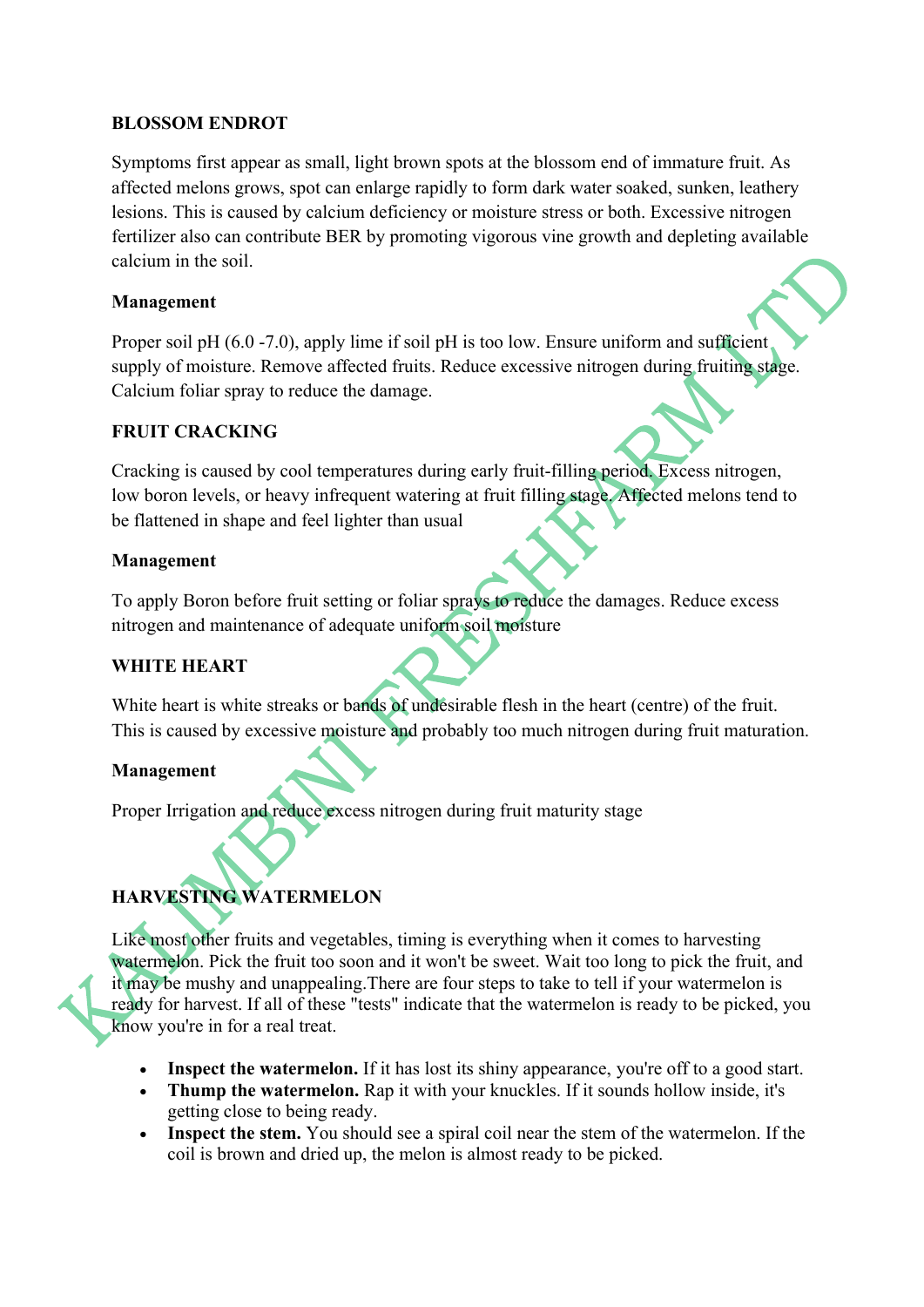• Inspect the bottom of the watermelon. Look at the spot that was laying on the ground. If it's still white, the watermelon isn't ready yet. If the spot has turned a rich yellow color, go ahead and harvest the watermelon.

If you always follow these four steps when harvesting watermelon, you can be assured that the fruit you pick will be sweet, crisp and in peak condition to eat.

|          | <b>SIMPLIFIED WATERMELON SPRAY GUIDE</b> |                                |                             |                               |
|----------|------------------------------------------|--------------------------------|-----------------------------|-------------------------------|
| Day      | <b>FUNGICIDE</b>                         | <b>INSECTICIDE</b>             | <b>FOLIAR FEED</b>          | <b>FERTILIZER</b>             |
| Planting |                                          |                                |                             | <b>NPK</b><br>17:17:17(20gms) |
| week 1   | Ridomil Gold                             | Emerald                        | Omex foliar feed<br>Vegimax |                               |
| week 2   | Cotaf                                    | Alphacymba                     | Omex foliar feed<br>Vegimax |                               |
| week 3   | Ridomil Gold                             | Dynamec                        | Omex foliar feed<br>Vegimax | CAN-10gms                     |
| week 4   | Cotaf                                    | Alphacymba<br>Bactrolure traps | <b>BoomFlower</b>           |                               |
| Week 5   | Ridomil Gold                             | Alphacymba                     | BoomFlower                  | CAN-10gms                     |
| week 6   | Cotaf                                    | Emerald 10ml/201               | Multi K<br>Omex foliar feed |                               |
| week 7   | Ridomil Gold                             | <b>Dynamec</b>                 | Multi K<br>Omex foliar feed |                               |
| week 8   | Cotaf                                    | Alphacymba                     | Multi K<br>Omex foliar feed |                               |
| week 9   |                                          | Alphacymba                     |                             |                               |
| week 10  |                                          |                                |                             |                               |

#### **COST BREAKDOWN FOR ONE ACRE**  $\blacktriangle$

|  | <b>LAND</b>                        | <b>QUANTITY</b> | <b>PRICE</b> | <b>TOTAL</b> |
|--|------------------------------------|-----------------|--------------|--------------|
|  | Leasing                            |                 | 10,000       | 10,000       |
|  | ploughing                          |                 | 2,500        | 2,500        |
|  |                                    |                 |              |              |
|  | <b>SEEDS</b>                       |                 |              |              |
|  | Sukari F1 500gms                   |                 | 12,000       | 12,000       |
|  |                                    |                 |              |              |
|  | <b>SPRAYING AND</b>                |                 |              |              |
|  | <b>FERTILIZER</b>                  |                 |              |              |
|  | Chemicals and fertilizers          |                 | 25,260       | 25,260       |
|  |                                    |                 |              |              |
|  | <b>LABOUR AND FUEL</b>             |                 |              |              |
|  | Weeding labour $\omega$ 2000/round | $\overline{2}$  | 2,000        | 4,000        |
|  |                                    |                 |              |              |